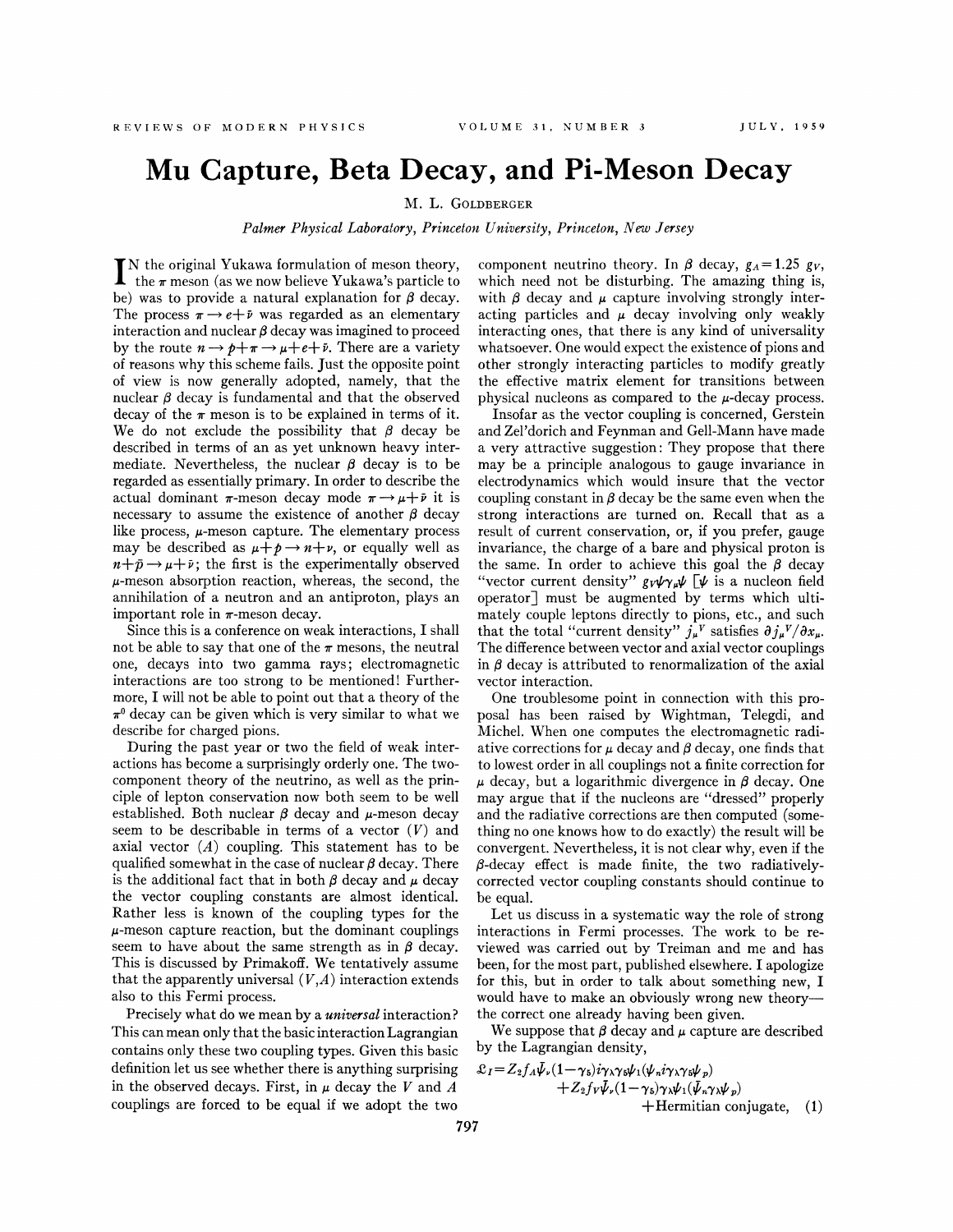where  $f_A$  and  $f_V$  are the unrenormalized coupling constants, and  $Z_2$  is the nucleon wave-function renormalization constant. The  $\psi$ 's are field operators associated with the particles indicated by the subscripts;  $l$ stands for either an electron or a  $\mu$  meson. There may be other interactions of leptons. Among these are the direct pion couplings of Feynman and Gell-Mann, or perhaps couplings to baryons other than nucleons. For the time being we do not consider such possibilities. We consider the processes  $(e,\mu)+p\rightarrow n+\nu$ . To lowest order in the weak interaction, the matrix element computed from (1) is given by

$$
S = i(2\pi)^4 \delta (n + p_r - p - p_l) M, \qquad (2)
$$

where *n*,  $p_r$ ,  $p_l$ , are the four-momenta of the neutron, neutrino proton, and electron (or  $\mu$  meson), and

$$
M = \bar{u}_{\nu} (1 - \gamma_5) i \gamma_{\lambda} \gamma_5 u_l \langle n | P_{\lambda} | p \rangle + \bar{u}_{\nu} (1 - \gamma_5) \gamma_{\lambda} u_l \langle n | V_{\lambda} | p \rangle
$$
 (3)

 $\ket{n}$  and  $\ket{p}$  represent physical neutron and proton states and

$$
P_{\lambda} = Z_2 f_A \bar{\psi}_n i \gamma_{\lambda} \gamma_5 \psi_p, \quad V_{\lambda} = Z_2 f_V \bar{\psi}_n \gamma_{\lambda} \psi_p. \tag{4}
$$

The lepton spinors have been normalized according to  $\bar{u}_1 \gamma_4 u_1 = \bar{u}_1 \gamma_4 u_1 = 1.$ 

In the Feynman-Gell-Mann theory,  $V_{\lambda}$  would have additional terms. We do not use the explicit forms of  $V_{\lambda}$ and  $P_{\lambda}$ .

The general forms of the matrix elements of  $P_{\lambda}$ ,  $V_{\lambda}$ required for Eq. (3) may be deduced from invariance principles; and they are

$$
\langle n | P_{\lambda} | p \rangle = \left( \frac{m^2}{n_0 p_0} \right)^{\frac{1}{2}} \bar{u}(n) \{ a i \gamma_{\lambda} \gamma_5 - b (p - n)_{\lambda} \gamma_5 \} u(p), \quad (5)
$$

$$
\langle n|V_{\lambda}|p\rangle = \left(\frac{m^2}{n_0p_0}\right)^{\frac{1}{2}}\bar{u}(n)\left\{c\gamma_{\lambda} - d\sigma_{\lambda\mu}(p-n)_{\mu}\right\}u(p). \tag{6}
$$

In these formulas, *m* is the nucleon mass, and the spinors are normalized according to  $\bar{u}u=1$ . The fact that only the momentum combination  $p - n$  appears above is a consequence of charge symmetry and time reversal invariance in the strong interactions. Finally, the coefficients *a*, *b*, *c*, and *d* are functions of  $(n-p)^2$ , the momentum transfer squared.

Substituting these matrix elements in Eq. (3) and using the Dirac equation for the leptons we find for *M*  the result

$$
M = \left(\frac{m^2}{p_0 n_0}\right)^{\frac{1}{2}} \left\{ a\bar{u}_r (1-\gamma_5) i\gamma_r \gamma_5 u_l u_n i\gamma_\lambda \gamma_5 u_p + m_1 b\bar{u}_r (1-\gamma_5) \gamma_5 u_l \bar{u}_n \gamma_5 u_p + c\bar{u}_r (1-\gamma_5) \gamma_\lambda u_l u_n \gamma_\lambda u_p + d\bar{u}_r (1-\gamma_5) \gamma_\lambda (p_l - p_r)_{\mu} u_l \bar{u}_n \sigma_{\lambda \mu} u_p \right\}.
$$

The first and third terms are in the form of the usual axial vector and vector interactions. The functions  $a[(n-p)^2]$  and  $c[(n-p)^2]$  are, for zero value of the momentum transfer, simply the coupling constants  $g_A$ and  $g_V$  of  $\beta$  decay. In  $\mu$  capture  $(n-\rho)^2 \sim m_\mu{}^2$  but *a* and *c* do not deviate much from  $g_A$  and  $g_V$  over such an interval. The second term has the form of a conventional pseudoscalar interaction with an effective coupling constant *m1b.* Barring strong dependence of *b* on momentum transfer, this term is relatively much less important in  $\beta$  decay than in  $\mu$  capture. The last term is identical with what has been called weak magnetism by Gell-Mann and is present whether or not the conserved vector current of Feynman and Gell-Mann is assumed. The magnitude of d depends critically, however, on this assumption.

This is as far as one can go on more or less general grounds. What we have done is to study the four functions *a,* b, *c,* and d by dispersion techniques. It is not practical to discuss this investigation in detail, so we outline the elements that go into such a treatment and quote the relevant results. We wish to represent the functions in the following form :

$$
a(\xi) = g_A - \frac{\xi}{\pi} \int_{(3m_{\pi})^2}^{\infty} d\xi' \frac{\text{Im}a(-\xi')}{\xi'(\xi' + \xi - i\epsilon)},
$$
  
\n
$$
b(\xi) = \frac{1}{\pi} \int_{m_{\pi}^2}^{\infty} d\xi' \frac{\text{Im}b(-\xi')}{\xi' + \xi - i\epsilon},
$$
  
\n
$$
c(\xi) = g - \frac{\xi}{\pi} \int_{(2m_{\pi})^2}^{\infty} d\xi' \frac{\text{Im}c(-\xi')}{\xi'(\xi' + \xi - i\epsilon)},
$$
  
\n
$$
d(\xi) = \frac{1}{\pi} \int_{(2m_{\pi})^2}^{\infty} d\xi' \frac{\text{Im}d(-\xi')}{\xi' + \xi - i\epsilon}.
$$

We have written the dispersion relations explicitly in such a way that  $a(0) = g_A$ ,  $c(0) = g_V$  and make essentially no effort to relate the renormalized coupling constants  $g_A$ ,  $g_V$  to the unrenormalized ones appearing in the original Lagrangian. The quantities Ima, etc., represent the imaginary parts of the various amplitudes (which are real for positive arguments) and these may be expressed in terms of the amplitudes for certain real physical processes.

Consider first the vertex  $\langle n | P_{\lambda} | p \rangle$ ; it is slightly more convenient to study  $\langle 0 | P_{\lambda} | \bar{n} p, in \rangle$  which is related to our other amplitude according to

$$
\left(\frac{p_0\bar{n}_0}{m^2}\right)^{\frac{1}{2}}\!\!\langle 0|P_\lambda|\,n,\bar{p},in\rangle\!=\bar{v}_n\left[a\bar{i}\gamma_\lambda\gamma_5-b\,(p+\bar{n})_\lambda\gamma_5\right]\!u(p),
$$

where  $v_{\overline{n}}$  is a negative energy spinor and  $\overline{a}$  is now a function of  $(p+\bar{n})^2$ . This matrix element may be imagined as describing the annihilation of a proton-antineutron pair to produce leptons via the interaction  $P_{\lambda}$ . The dependence on the lepton variables may be factored out so that they no longer appear explicitly. The sort of things that can contribute to this matrix element are shown in Fig. 1.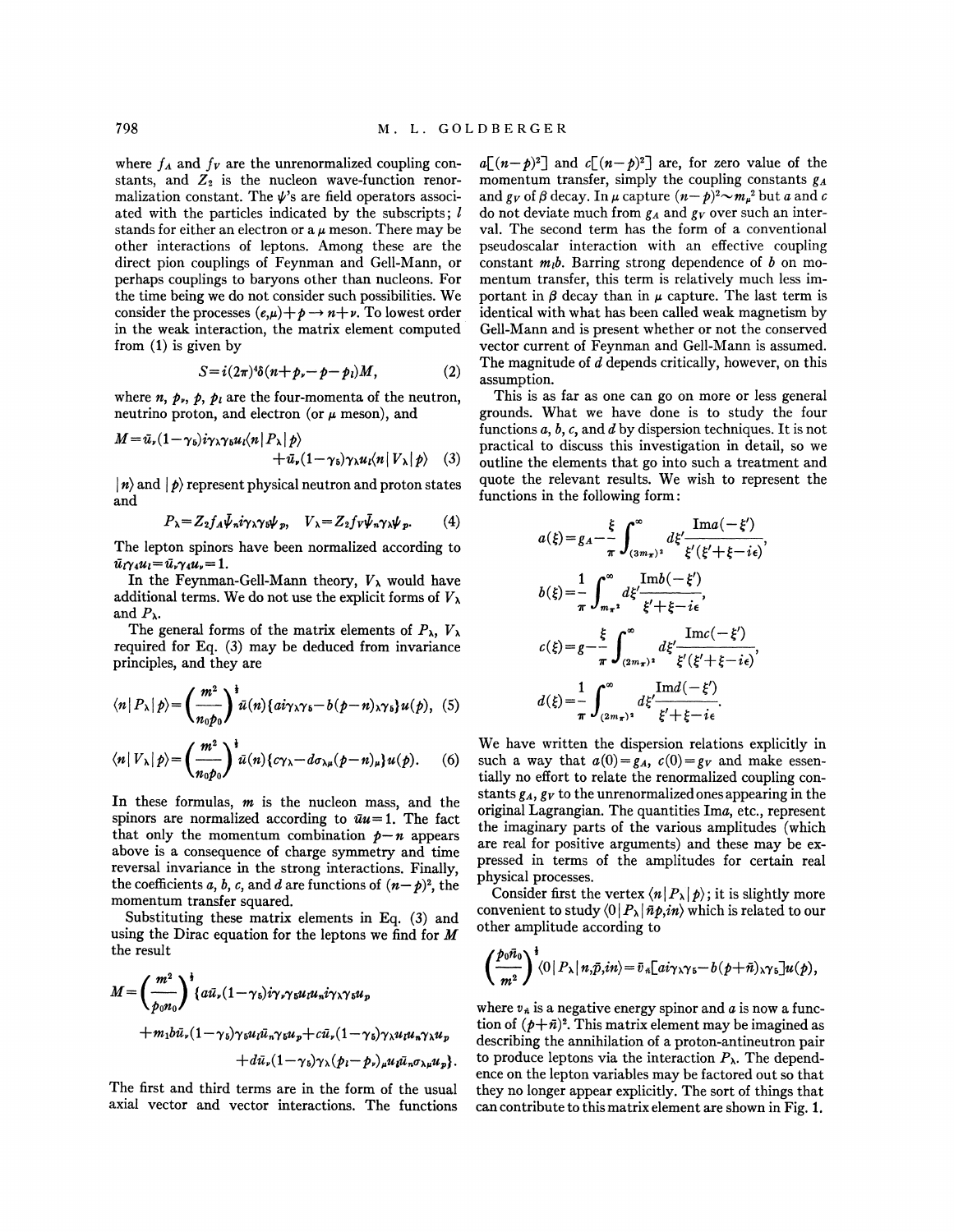

FIG. 1. The structure of the pseudoscalar matrix element  $\langle 0 | P_{\lambda} | n \bar{p} \rangle$  is pictured: The first "term" is effectively the bare interaction, the second shows a virtual transition to a  $\pi$  meson which decays into leptons, the third shows the reaction passing through a three pion state, and finally we have nucleon-antinucleon scattering followed by lepton emission.

The first element is essentially the bare interaction; in the second the pair annihilates to form a pion which then undergoes  $\pi - \mu$  decay; the third diagram shows the pair annihilating into three pions, which ultimately combine to yield the lepton pair; the fourth diagram shows the pair undergoing a scattering interaction before annihilating to produce the leptons by the very matrix element we are studying. We are, thus, generating an integral equation. Needless to say, there are an infinite number of diagrams which we have not shown; we cannot even compute all of the ones we have. The intermediate state involving three pions is too hard for us to handle, but the remaining three are manageable and the integral equation for  $a$  and  $b$  can be easily solved.

The resulting solutions involve the  ${}^{3}P_{1}$  and  ${}^{1}S_{0}$  complex phase shifts for proton-antineutron scattering, the renormalized strong pion-nucleon coupling constant (G), the renormalized  $\beta$ -constant  $[g_A=a(0)]$  and the experimental  $\pi \rightarrow \mu + \nu$  lifetime. The latter enters via the one pion intermediate state which contributes only to the effective pseudoscalar interaction  $b$ . We find

$$
a(\xi) = g_A \exp\left\{-\frac{\xi}{\pi} \int_{4m^2}^{\infty} dy \frac{\phi_1(y)}{y(y + \xi - i\epsilon)}\right\},\newline a - \frac{\xi}{2m} b = \left[g_A + \frac{\xi}{\xi + m_{\pi}^2} \frac{\sqrt{2}GF(-m_{\pi}^2)}{2m}\right] \times \exp\left\{-\frac{m_{\pi}^2}{\pi} \int_{4m^2}^{\infty} dy \frac{\phi_0(y)}{y(y - m_{\pi}^2)}\right\}\right] \times \exp\left\{-\frac{\xi}{\pi} \int_{4m^2}^{\infty} dy \frac{\phi_0(y)}{y(y + \xi - i\epsilon)}\right\},\newline
$$

where  $F(-m<sub>\pi</sub><sup>2</sup>)$  may be related to the  $\pi-\mu$  lifetime;  $\phi_0$ and  $\phi_1$  are related to the <sup>1</sup>S<sub>0</sub> and <sup>3</sup>P<sub>1</sub> phase shifts  $\delta_0$ ,  $\delta_1$ according to

$$
an\phi = \frac{\text{Re}e^{i\delta}\sin\delta}{1-\text{Im}e^{i\delta}\sin\delta}.
$$

We find, using the experimental value of the  $\pi-\mu$ lifetime,  $F = -0.115 \left( \sqrt{2} G m g_A / 2\pi^2 \right)$ . Using this value and neglecting the contributions from theproton-antineutron scattering (i.e., set  $\phi_0 = \phi_1 = 0$ ) we find  $\lq g_p \lq m_\mu b(m_\mu^2)$  $\approx 8g_A$  as the effective pseudoscalar coupling constant that would be effective in  $\mu$  capture. The deviations of *a* from the value at  $\xi = 0$  are of order  $m_{\mu}^2/m^2$ ; of course, the three pion intermediate state could cause slightly larger corrections but one would expect that for  $\beta$  decay or *µ* capture the leading terms

$$
a \approx g_A,
$$
  
\n
$$
b \approx -\frac{\sqrt{2}GF(-m_{\pi}^2)}{\xi + m_{\pi}^2},
$$

are certainly adequate. In  $\pi$  decay, one needs a and b for values of  $-\xi > 4m^2$  in which case the neglect of the many less massive states (such as  $3, 5 \cdots$  pions) could be much more serious. It is our feeling that since the leptons are coupled directly only to the nucleon pairs (or perhaps more generally to other baryon pairs) that such pair states are more important than the lighter pion states.

The effective vector interaction matrix element may be analyzed in a manner quite similar to our treatment of  $\langle 0 | P_{\lambda} | \bar{n} p, in \rangle$ . We do not go into the analysis in much detail since the vector interaction plays no role in  $\pi$ decay. The matrix element  $\langle 0 | V_{\lambda} | \bar{n} p, in \rangle$  is identical in form to that encountered in the study of the electromagnetic structure of nucleons. If we follow Feynman and Gell-Mann we see that this parallel is essentially exact. As in the electromagnetic problem, the two-pion intermediate state is expected to play a dominant role for the relatively small values of  $(\bar{n}+p)^2$ , namely, about  $m<sub>\mu</sub><sup>2</sup>$  encountered in  $\mu$  capture. In order to evaluate the two-pion contribution, we must know the matrix element for pair annihilation into two pions (even when the total energy extends into the unphysical region of total energy *W*,  $4m^2 > W^2 > 4\mu^2$  and also that for the pions to annihilate into a lepton pair. The latter process may also be analyzed by dispersion methods and we have done so in a rather crude fashion. For its evaluation one requires the matrix element for production of a proton-antineutron pair by -two pions; the pair then annihilates via the original matrix element  $\langle 0 | V_{\lambda} | \bar{n} \rho, in \rangle$ (strictly speaking, there is a two pion intermediate state also which we neglect). We approximated all the matrix elements encountered in the problem by lowest order perturbation theory and found

$$
c(\xi) = g_V \left[ 1 + \frac{4}{9\pi} \frac{f^2}{4\pi} (0.24) \frac{\xi}{m_r^2} \right],
$$
  

$$
d(\xi) = 1.7 \frac{g_V}{2m} \times \frac{16}{3\pi} \frac{f^2}{4\pi} \left[ 1 - \frac{0.12}{6} \frac{\xi}{m_r^2} \right],
$$

where  $f^2/4\pi = 0.08$  is the effective pseudovector coupling constant of pion physics.

Adopting the Feynman-Gell-Mann theory, then, at least as far as the static terms (i.e.,  $\xi=0$ ) are concerned,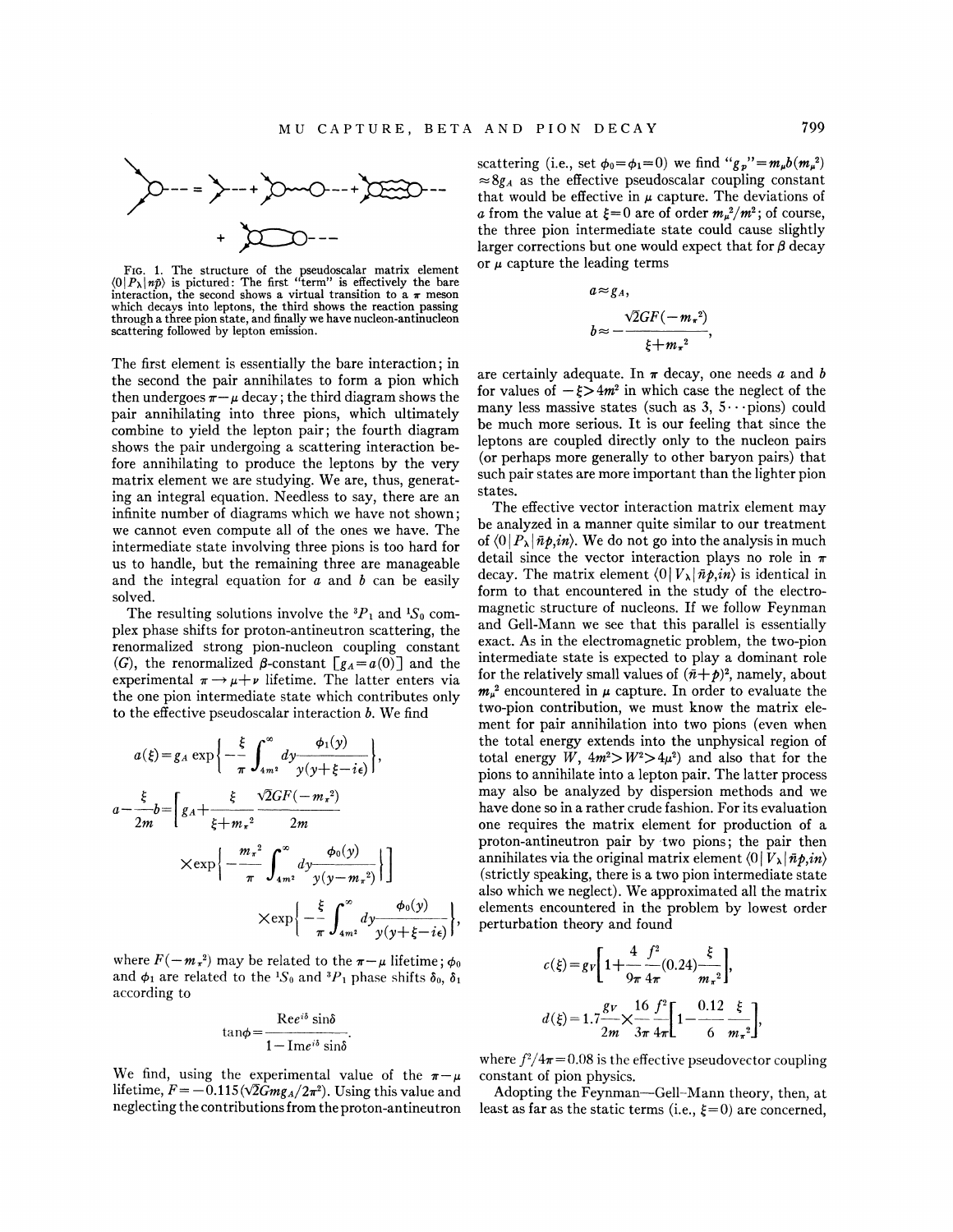$$
mmO-=mO(\frac{1}{2}mO-)+mO(\frac{1}{2}mO-1)
$$

FIG. 2. Dispersion theoretic diagrams for  $\pi$  decay. The first shows a transition to an intermediate state with three pions, which we neglect; the second shows the usually contemplated transition through a nucleon-antinucleon pair.

the calculation can be carried out exactly. In their theory there is a complete analogy with the electromagnetic problem (except for slight numerical isotopic spin factors) so that we have without calculation,

$$
c(0) \equiv g_V,
$$
  
\n
$$
d(0) = (\mu_p - \mu_N) g_V / 2m,
$$

where  $\mu_p$ ,  $\mu_N$  are the anomalous moments of proton and neutron in units of nucleon magnetons. Thus there is a clear-cut difference between the prediction of  $d(0)$  made by the Feynman-Gell-Mann theory and the conventional theory: The value of *d* is about fifteen times larger in their case, and raises it out of the undetectable range.

An experiment to test the correctness of the Feynman -Gell-Mann proposal for conserved vector currents has been proposed by Gell-Mann. It is possible that the magnetic moment term,  $d$ , as well as the induced pseudoscalar interaction, *b,* may be detectable in certain  $\mu$ -capture effects as discussed by Primakoff.

We turn now to a discussion of the decay of the  $\pi$ meson. It is some relief to be able to say that only the mode  $\pi^- \rightarrow \mu^- + i$  need be discussed. The correct branching ratio for the channel  $\pi^- \rightarrow e^- + i$  presumably then follows from our basic Lagrangian containing only vector and axial vector couplings. It is easy to see that the axial vector coupling alone plays any role in  $\pi$ decay. The leptons are assumed to emerge from a point (in the sense of an arbitrary Feynman diagram); hence there is only one momentum vector in the problem, say that of the pion,  $p_{\pi}$ . The pion is presumably a pseudoscalar and thus it is impossible to construct anything other than a pseudoscalar or a pseudovector to be coupled to the leptons. Formally, the S-matrix element for the transition is proportional to  $\Lambda$  where

$$
\Lambda = \bar{u}(p_{\mu})i\gamma_{\lambda}\gamma_{5}(1+\gamma_{5})u(p_{\nu})(0|P_{\lambda}|\pi) +\bar{u}(p_{\mu})\gamma_{\lambda}(1+\gamma_{5})u(p_{\nu})(0|V_{\lambda}|\pi)
$$

and the second term vanishes if one assumes parity is conserved in the strong interactions.

We concentrate attention, therefore, on  $\langle 0 | P_{\lambda} | \pi \rangle$ which we write as

$$
\langle 0|P_{\lambda}|\pi\rangle = -i(\mathbf{p}_{\pi})\mathbf{E}(\mathbf{p}_{\pi}^{2})/(2\mathbf{p}_{\pi 0})^{\frac{1}{2}}.
$$

We can easily show that  $F(p_*^2)$  satisfies a dispersion relation of the form

$$
F(\xi) = \frac{1}{\pi} \int d\xi' \frac{\text{Im} F(-\xi')}{\xi' + \xi - i\epsilon},
$$

and our task is to express  $\text{Im}F$  in terms of calculable quantities. Analyzing the structure of the intermediate states which can contribute, we find the first few (judging them in terms of increasing rest mass) are as shown in Fig. 2.

The first diagram shows the uncomputable transition from one to three pions which ultimately combine to yield the leptons. There should then come states with 5, 7,  $\cdots$  pions, perhaps followed by zero strangeness states involving *K* mesons and pions. Finally, one comes to the neutron-antiproton state. There are three reasons for concentrating attention on this state: (1) it is the one conventionally envisaged in a qualitative discussion of  $\pi$ -decay; (2) the leptons are directly coupled to nucleons, hence, such states might be expected to be of great importance; and (3) we can do quite a reasonable job of evaluating its contribution (and cannot calculate any of the others).

The individual pieces of our diagram are also treated by dispersion methods. We have already discussed the weak vertex in detail and so we now concentrate on the strong one, describing the virtual dissociation of the pion into a neutron-antiproton pair. In Fig. 3 the first diagram shows the "bare" interaction, the second, a three-pion state which by this time we neglect quite automatically, and, finally, the one we retain, namely, that involving a neutron-antiproton pair. This pair (in the rest system of the pion) is in a  ${}^{1}S_{0}$  state (isotopic triplet) and to the indicated approximation can be characterized by a complex phase shift,  $\delta_0$ .

For this vertex function,  $K(\xi)$ , say, one finds

$$
K(\xi) = \sqrt{2}G \exp\left\{-\frac{\xi + m\pi^2}{\pi} \int_{4m^2}^{\infty} d\xi' \frac{\phi_0(\xi')}{(\xi' - m\pi^2)(\xi' + \xi - i\epsilon)}\right\},\,
$$

where  $\phi_0$  is the same function introduced in connection with our previous discussion of  $a - \xi b/2m$ , the quantity arising from the weak vertex. Putting our dispersion pictures together, we find for  $\text{Im}F(\xi)$ , neglecting small terms  $\sim m_{\pi}^2/m^2$ ,

terms 
$$
\sim m_x^2/m^2
$$
,  
\n
$$
\text{Im}F(\xi) = -\frac{\sqrt{2}G}{4\pi} \bigg[ mg_A + \frac{\sqrt{2}GF(-m_x^2)\xi}{\xi + m_x^2} \bigg] \times \bigg[ \frac{\xi + 4m^2}{\xi} \bigg]^{\frac{1}{2}} H(\xi)
$$
\n(for  $-\xi > 4m^2$ , = 0 otherwise),

where  $H(\xi)$  is given by

$$
H(\xi) = \exp\left\{-\frac{2(\xi + m_{\pi}^{2})}{\pi} P \int_{4m^{2}}^{\infty} d\xi' \frac{\phi_{0}(\xi')}{(\xi' - m_{\pi}^{2})(\xi' + \xi)}\right\},\
$$
  
\n
$$
\exp\left\{-\frac{2(\xi + m_{\pi}^{2})}{\pi} P \int_{4m^{2}}^{\infty} d\xi' \frac{\phi_{0}(\xi')}{(\xi' - m_{\pi}^{2})(\xi' + \xi)}\right\},\
$$

FIG. 3. Dispersion theoretic diagrams for the strong pionnucleon vertex. The first one is the direct interaction, the second the uncomputable three pion state and finally the important state the one involving a nucleon-antinucleon pair.